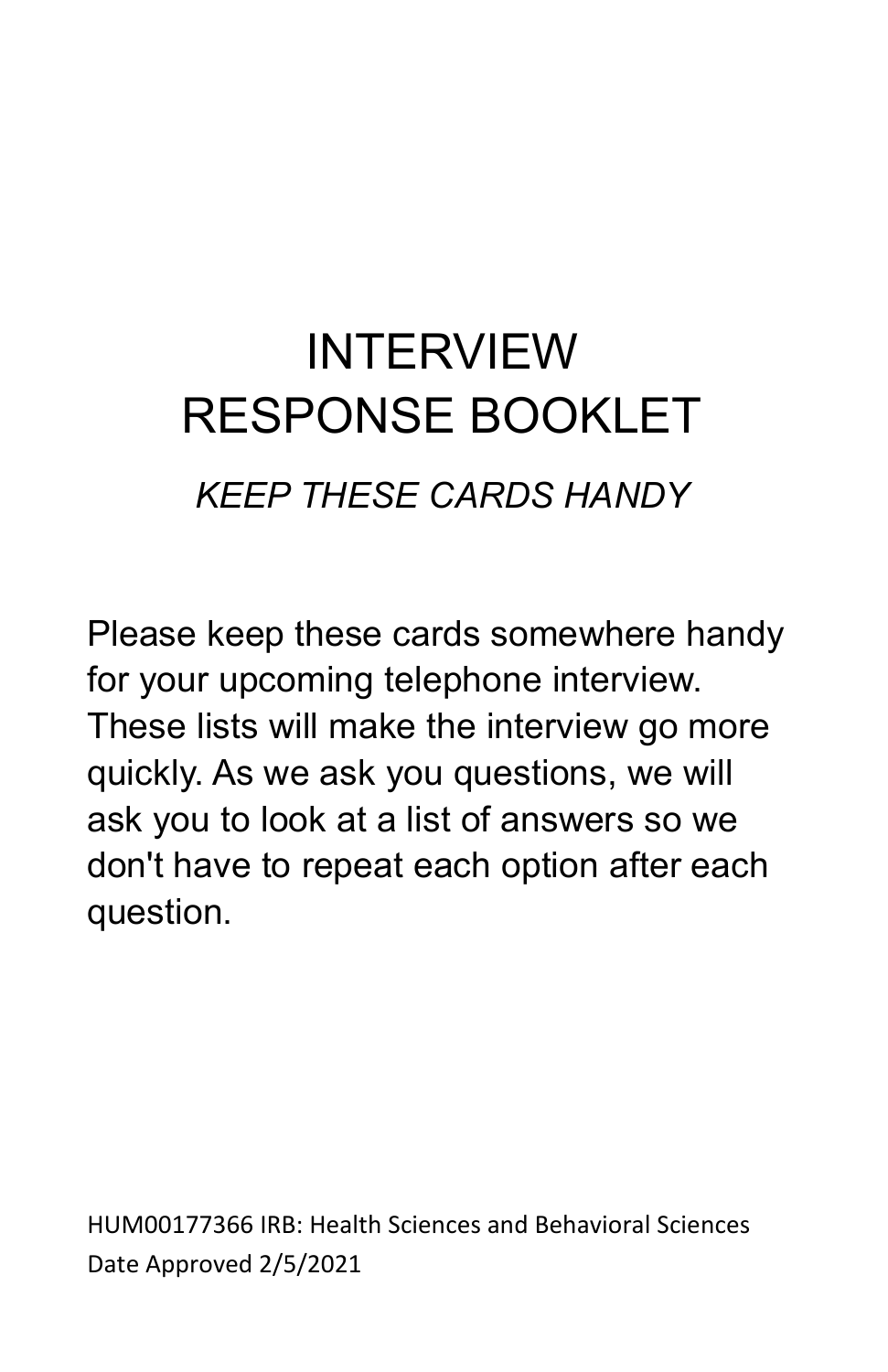

- Income from employment (including self-employment)
- Financial support from spouse or partner
- Maternity benefits from state, employer, or other institutions
- Child benefits from state or other institutions
- Financial support from family (not spouse/partner) and friends
- Running down financial assets or bank accounts
- Other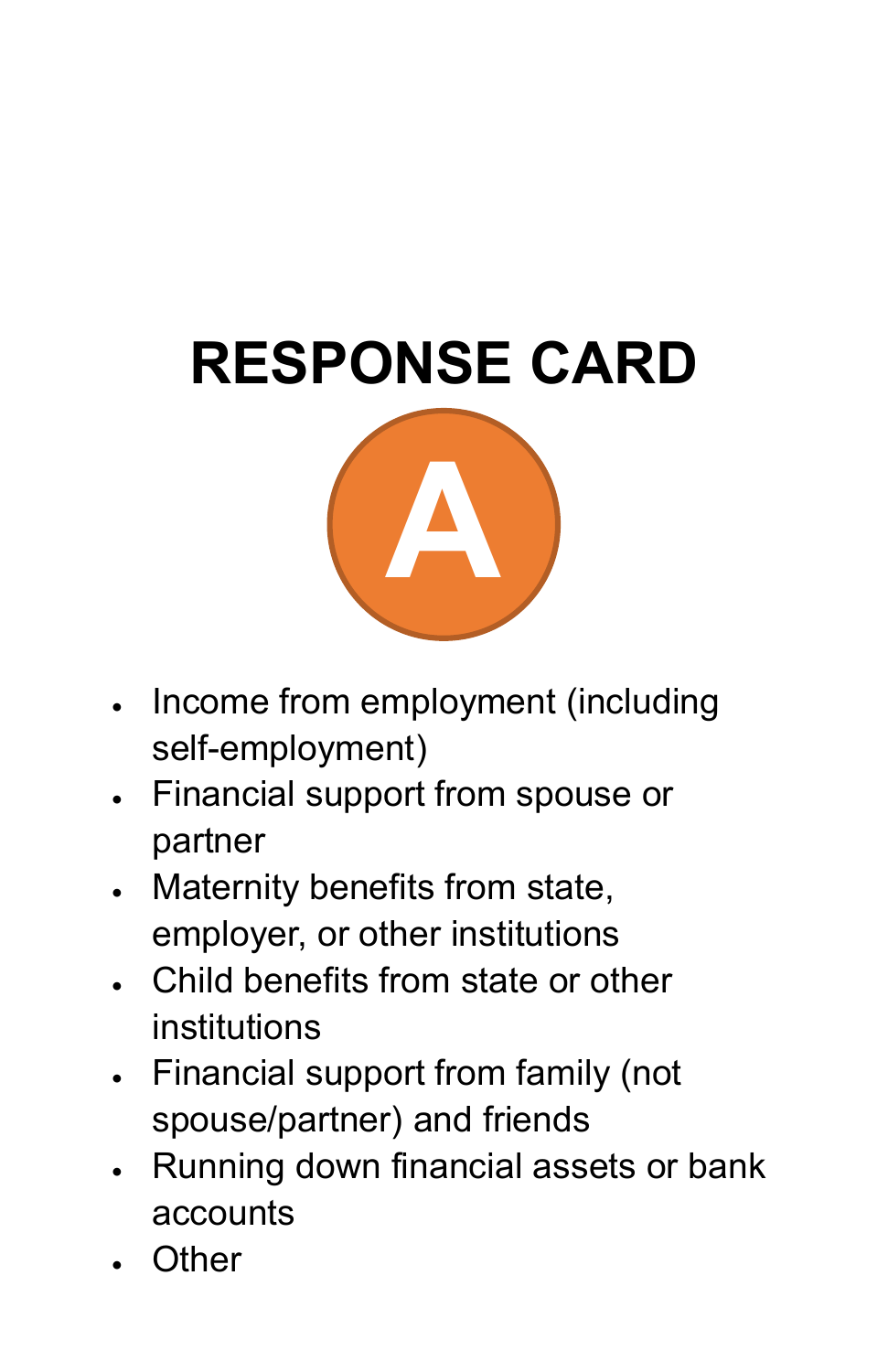

- Biological mother
- Biological father
- Adoptive, step or foster mother
- Adoptive, step or foster father
- Biological brother(s) or sister(s)
- Adoptive, step, foster or half-brother(s) or sister(s)
- Grandparent(s)
- Other relative(s)
- Other non-relative(s)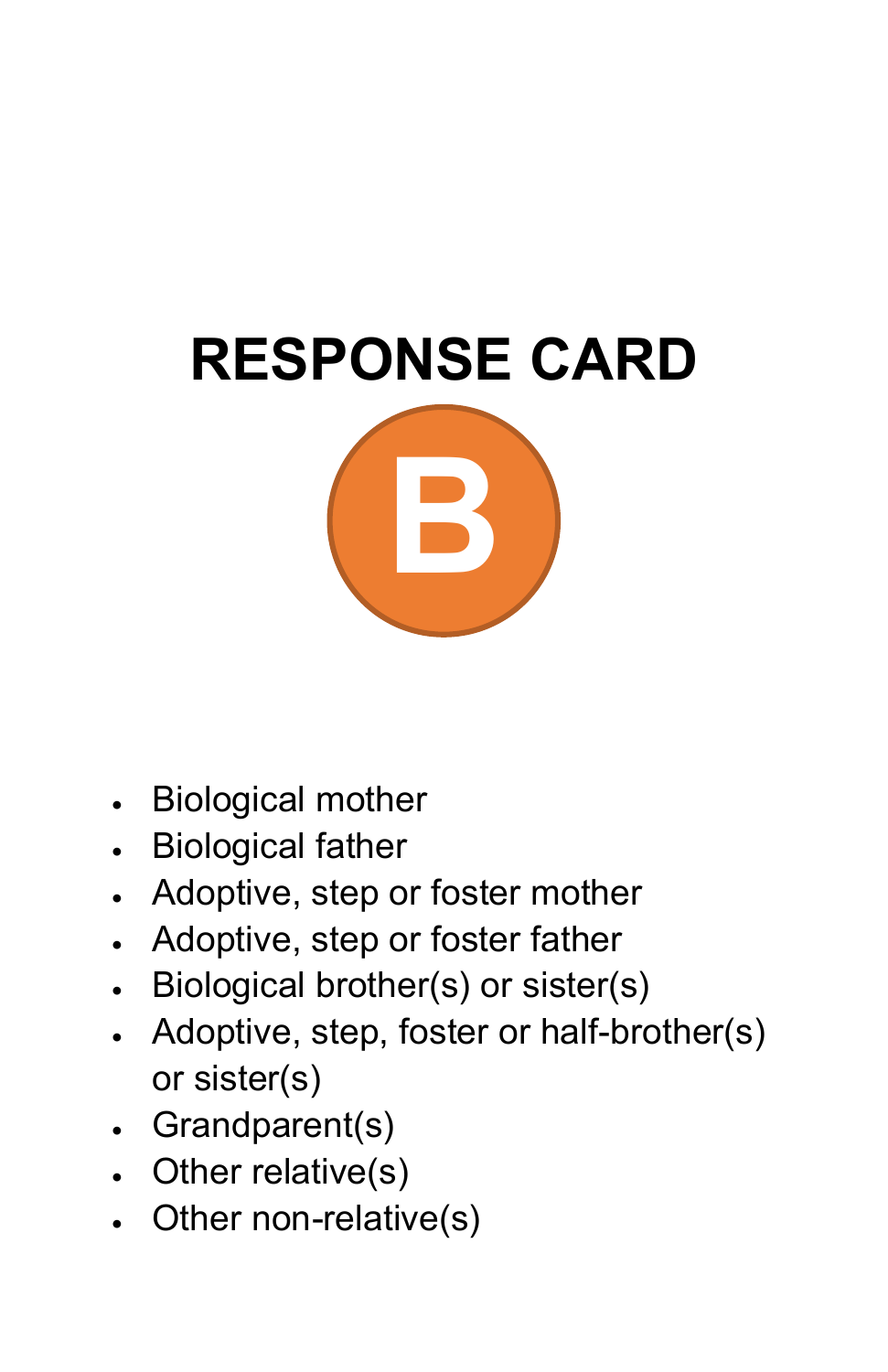

- Indoor bathtub or shower
- Cold running water supply
- Hot running water supply
- Inside toilet
- Central heating
- None of these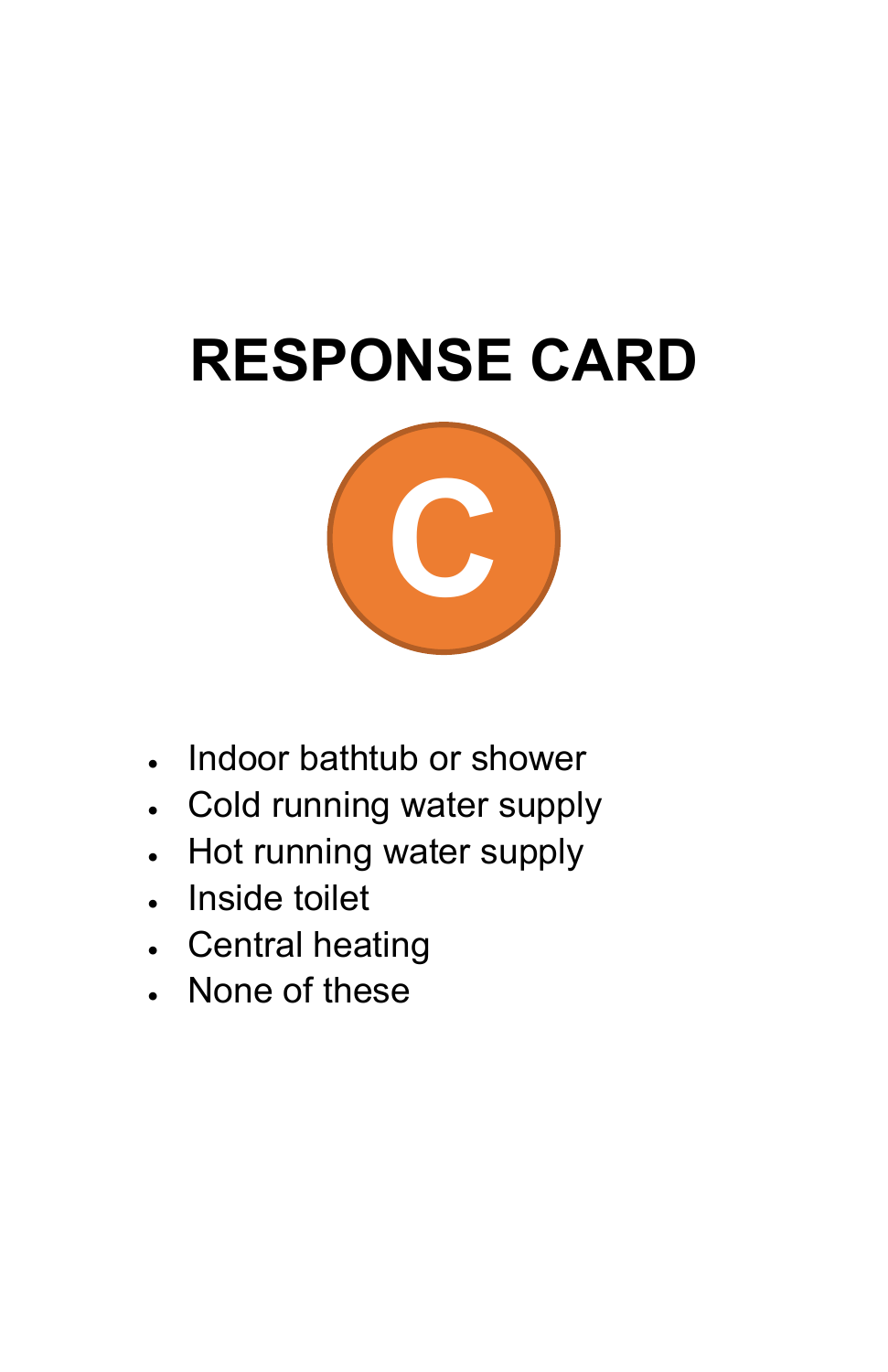

- None or very few books (0-10 books)
- Enough to fill one shelf (11-25 books)
- Enough to fill one bookcase (26-100 books)
- Enough to fill two bookcases (101-200 books)
- Enough to fill two or more bookcases (more than 200 books)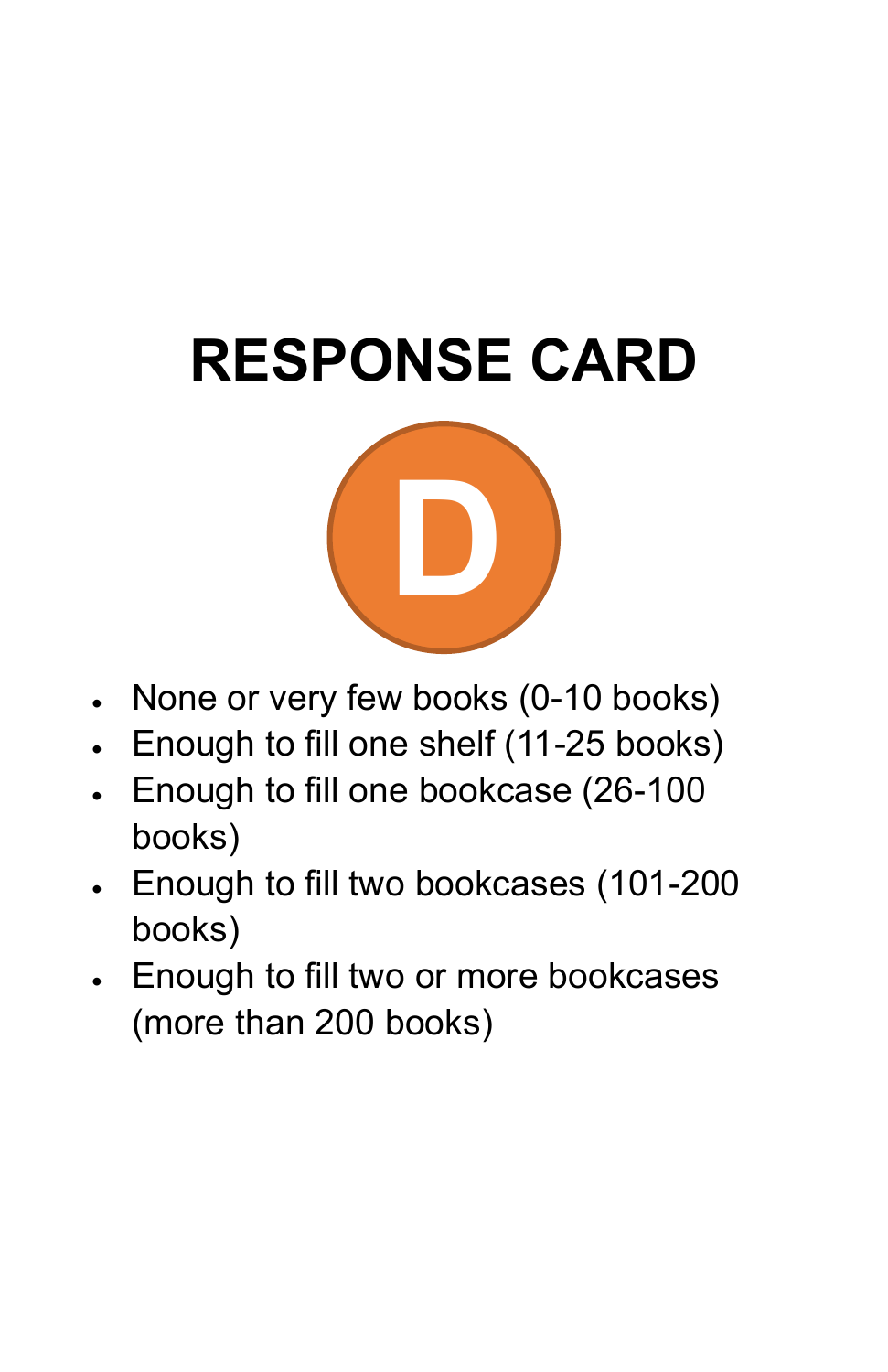

- Management, business, and financial occupations
- Professional and related occupations
- Service occupations
- Sales and related occupations
- Office and administrative support occupations
- Farming, fishing, and forestry occupations
- Construction and extraction occupations
- Installation, maintenance, and repair occupations
- Production occupations
- Transportation and material moving occupations
- Armed Forces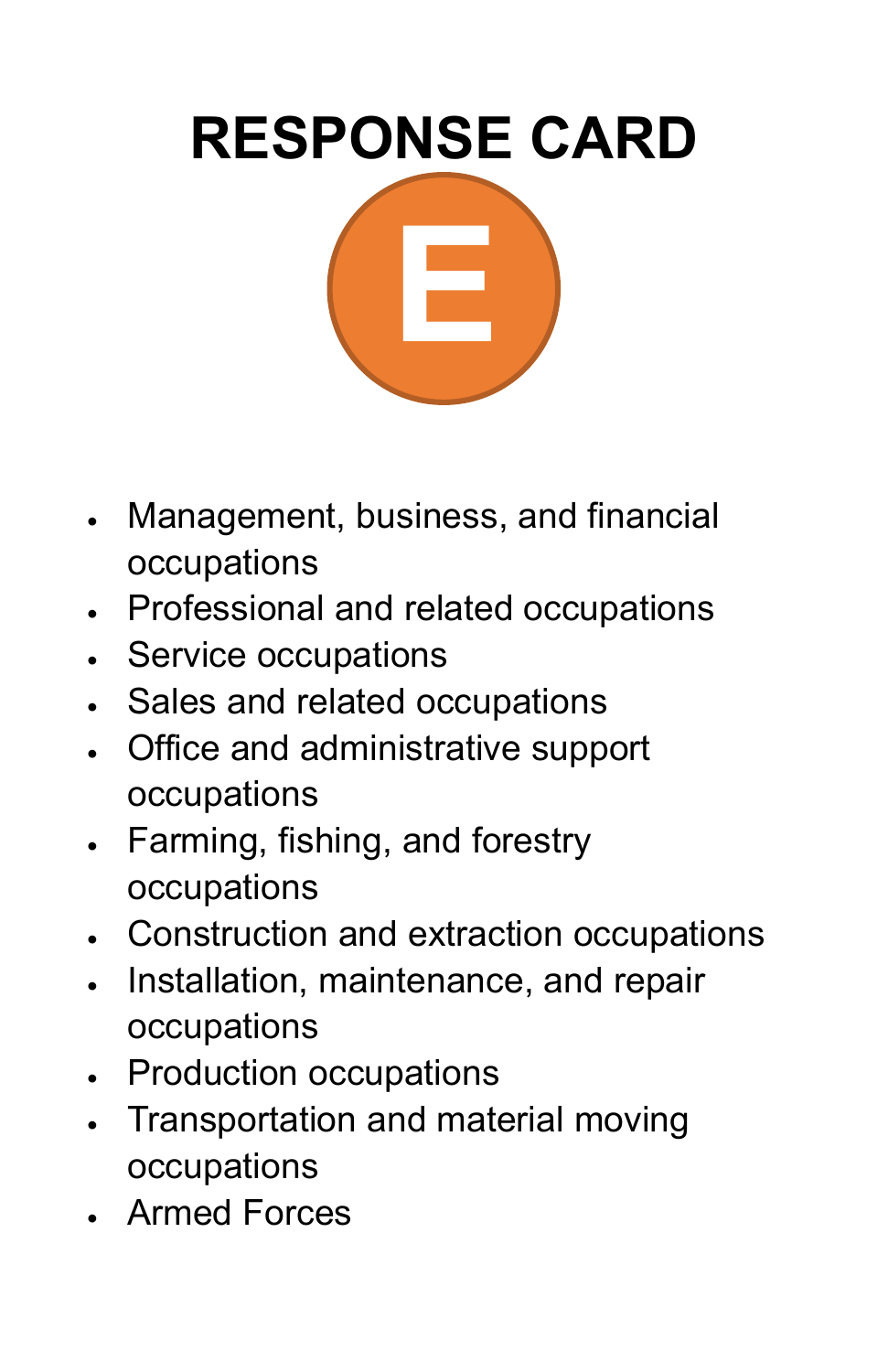- Employee or self-employed
- Unemployed and searching for a job
- Unemployed but not searching for a job
- Short term job (less than 6 months)
- Sick or disabled
- Looking after home or family
- Retired from work
- Training
- Further full-time education
- Military services, war prisoner or equivalent
- Voluntary or community work
- Forced labor or in jail
- Labor or concentration camp
- Other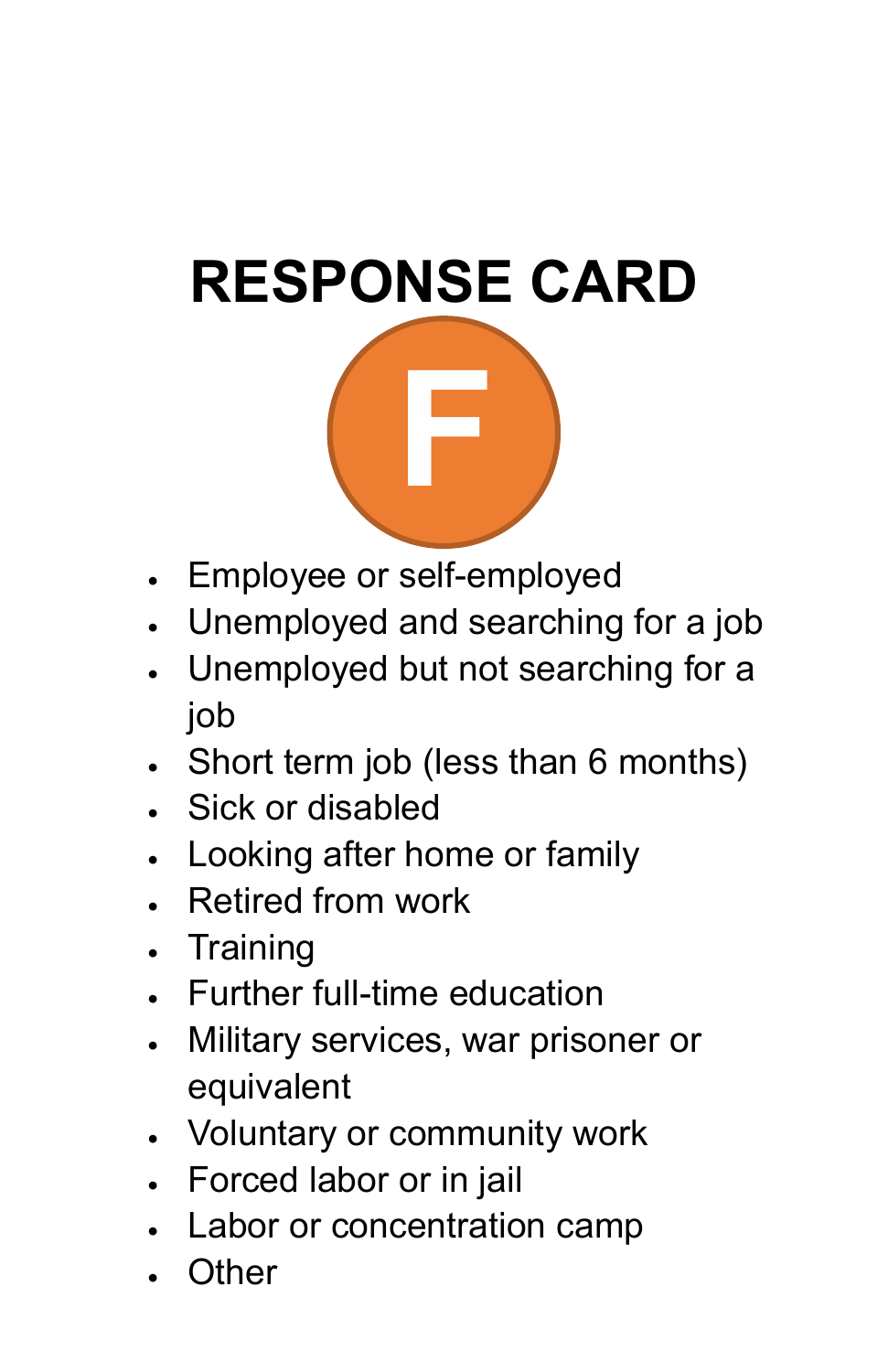

- Agriculture, forestry, fishing and hunting, and mining
- **Construction**
- Manufacturing
- Wholesale trade
- Retail trade
- Transportation and warehousing, and utilities
- **Information**
- Finance, insurance, real estate and rental and leasing
- Professional, scientific, management, administrative, and waste management services
- Educational services, and health care and social assistance
- Arts, entertainment, recreation, accommodation and food services
- Other services (except public administration)
- Public administration
- **Military**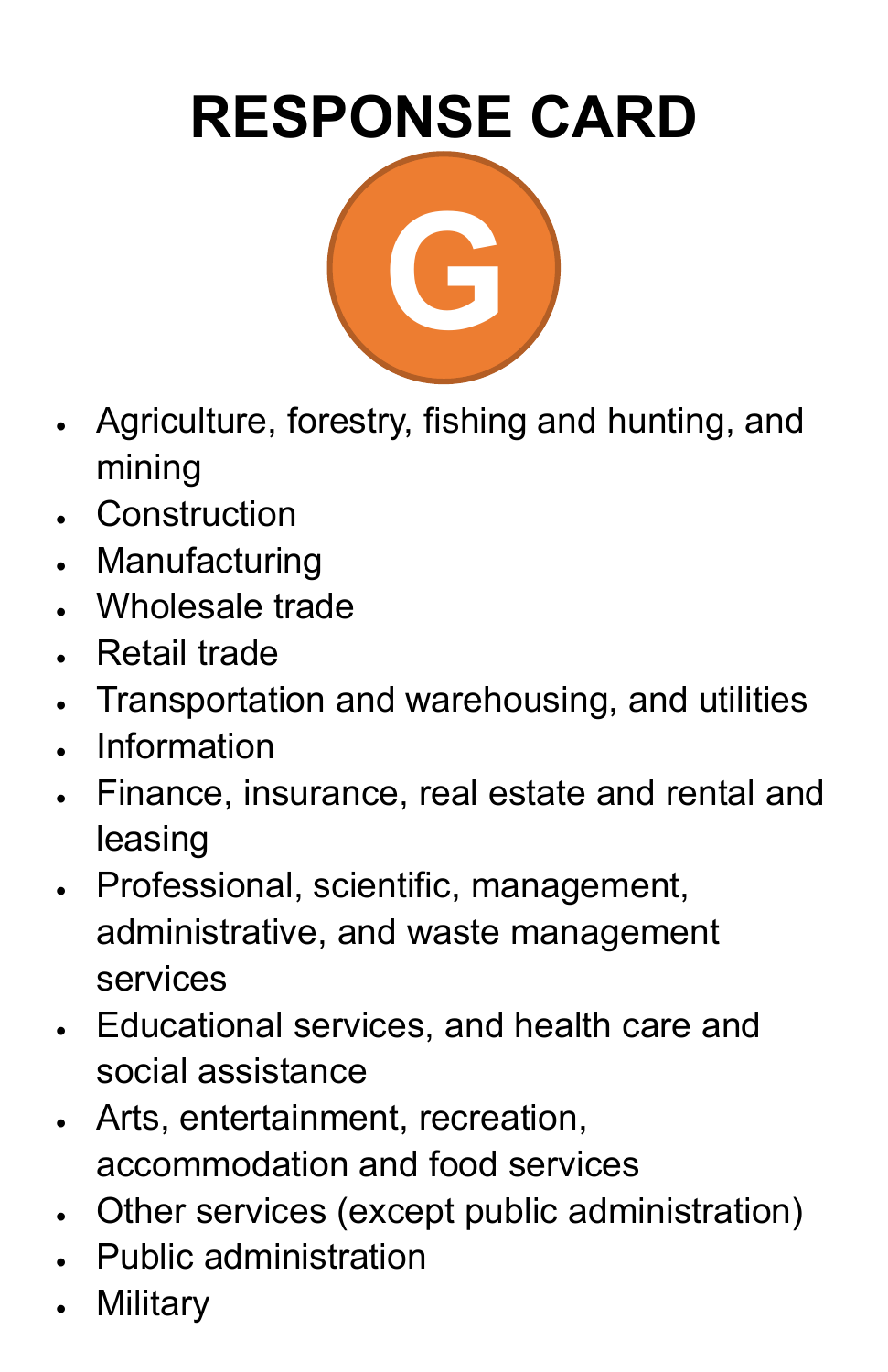

- To take care of own children or grandchildren
- To take care of parents
- To take care of other relatives
- Because of health problems
- Education/ training
- A full-time job was not available (anymore)
- Went into partial retirement
- Other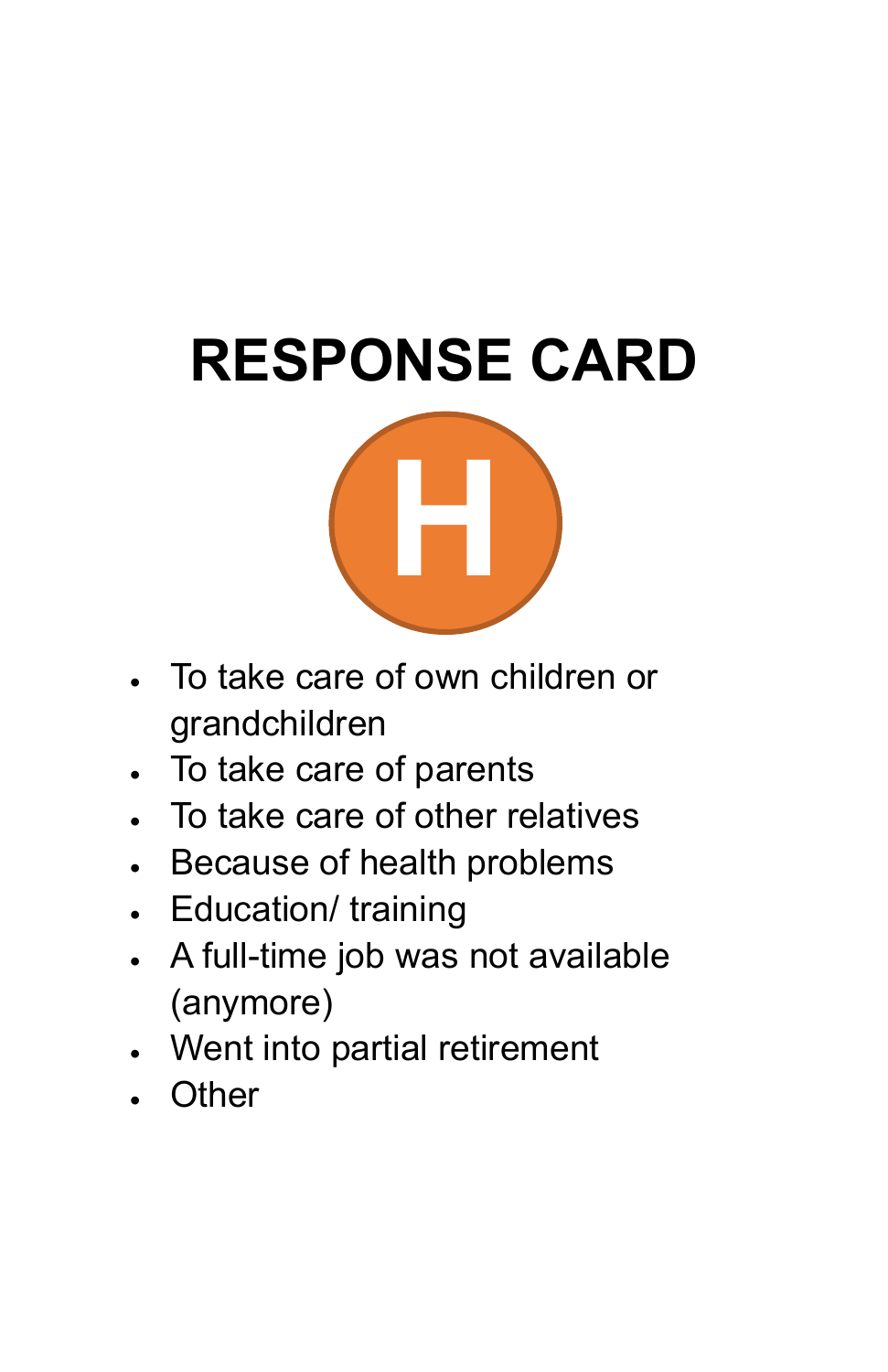

- I resigned
- I was laid off
- By mutual agreement
- My plant or office closed down
- A temporary job had been completed
- I retired
- **Other reason**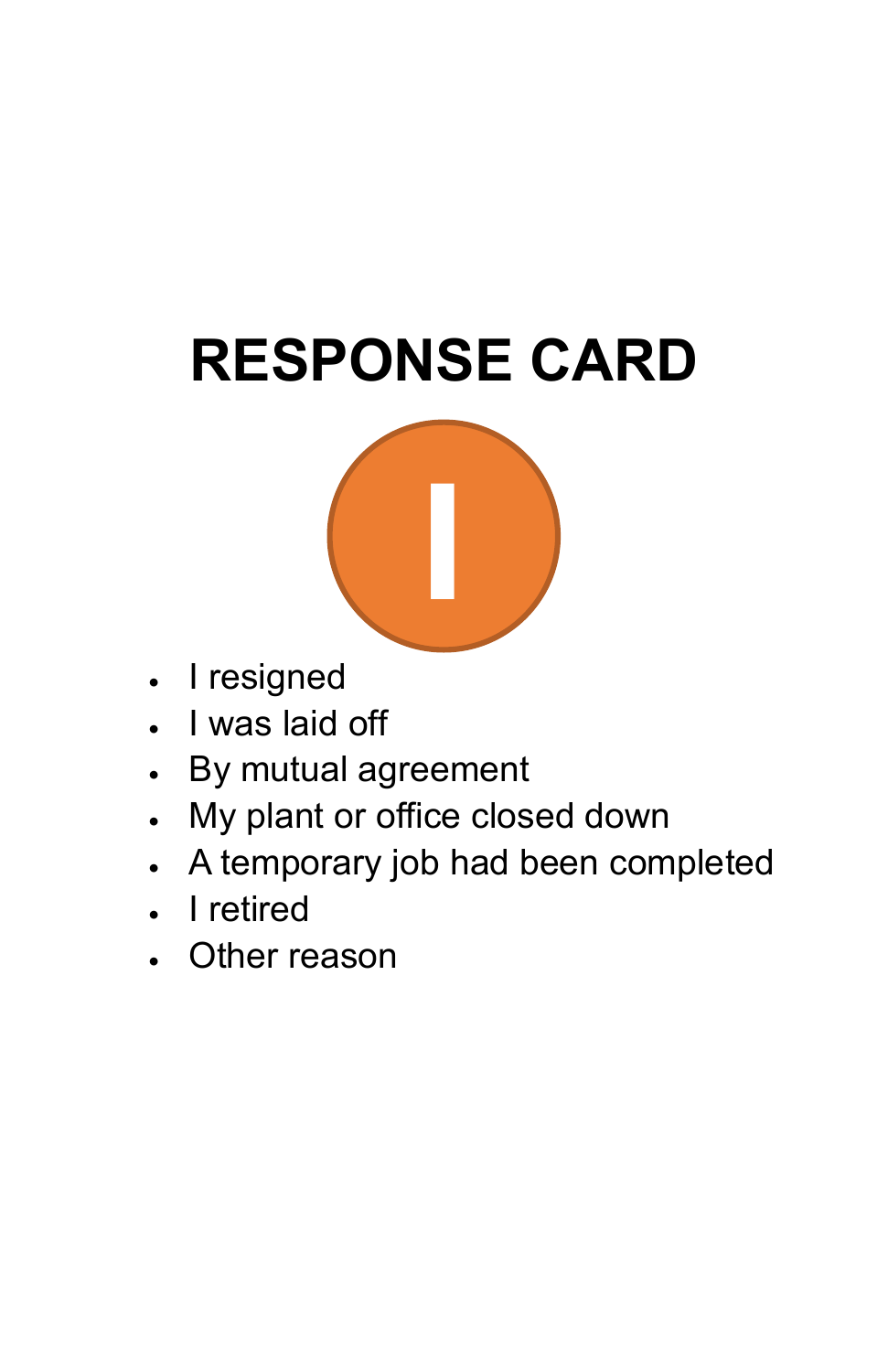

- Strongly agree
- Agree
- Disagree
- Strongly disagree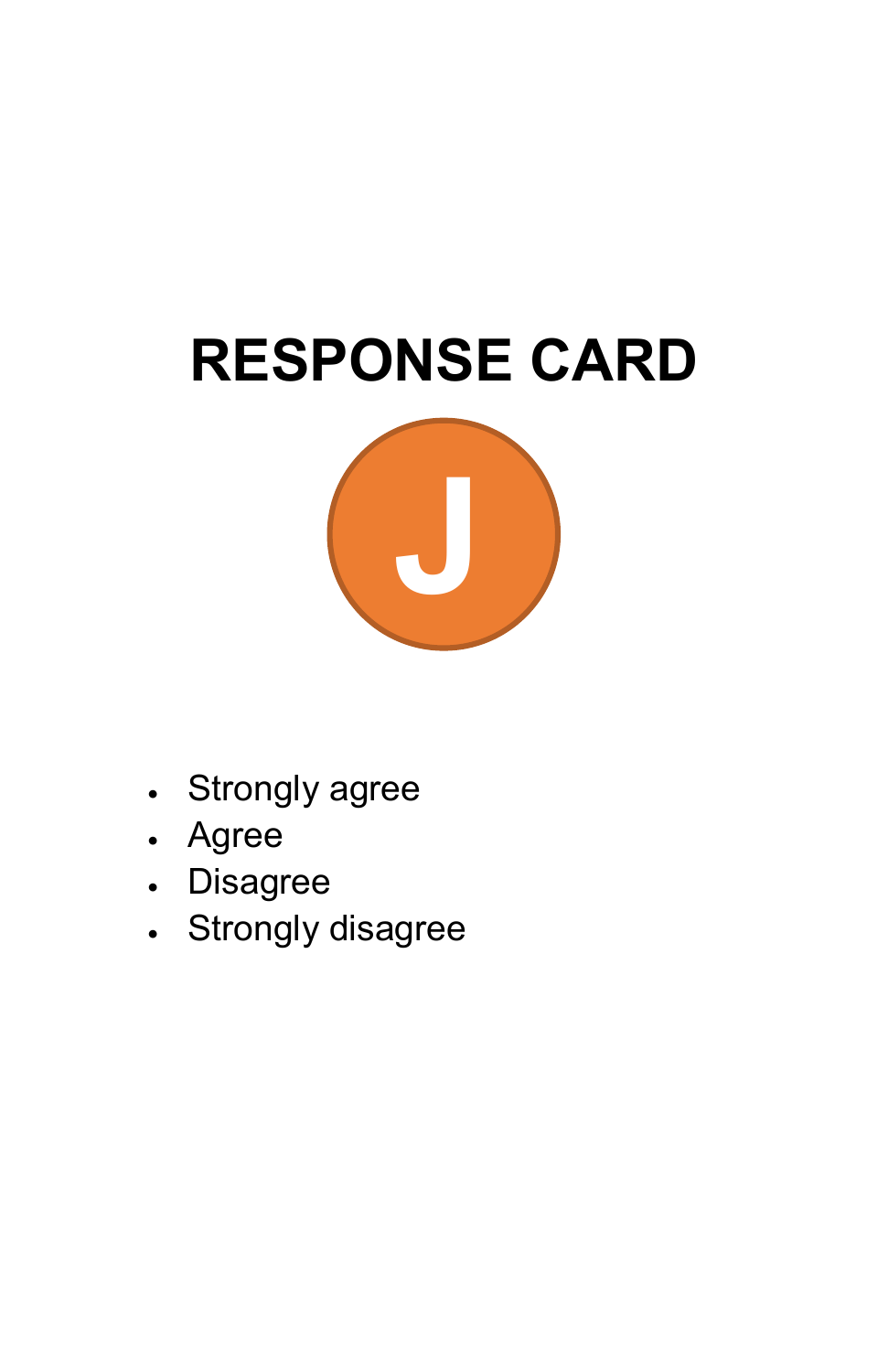

- Financial support from spouse or partner
- Financial support from family (not spouse/ partner) and friends
- Private or public disability insurance
- Benefits or grants from state or other institutions
- Sold property
- Running down financial asset or bank account
- **Other**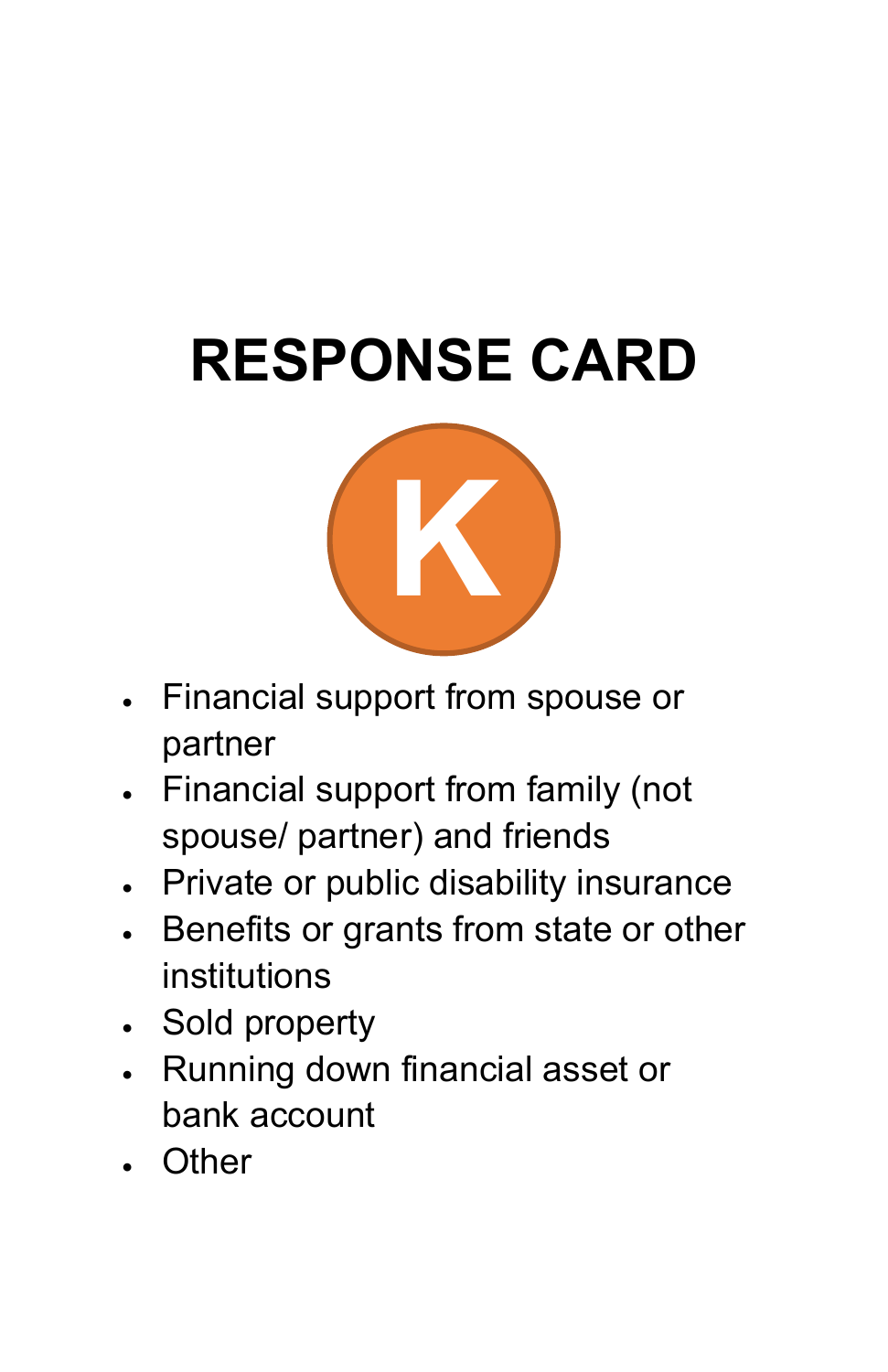| А.           | Up to   | \$600    |
|--------------|---------|----------|
| B. \$601     | up to   | \$1,200  |
| $C.$ \$1,201 | up to   | \$1,800  |
| D. \$1,801   | up to   | \$2,400  |
| E. \$2,401   | up to   | \$3,000  |
| F. \$3,001   | up to   | \$3,600  |
| G. \$3,601   | up to   | \$4,200  |
| H. \$4,201   | up to   | \$4,800  |
| l. \$4,801   | up to   | \$5,400  |
| J. \$5,401   | up to   | \$6,000  |
| K. \$6,001   | up to   | \$9,000  |
| L. \$9,001   | up to   | \$12,000 |
| M. \$12,001  | or more |          |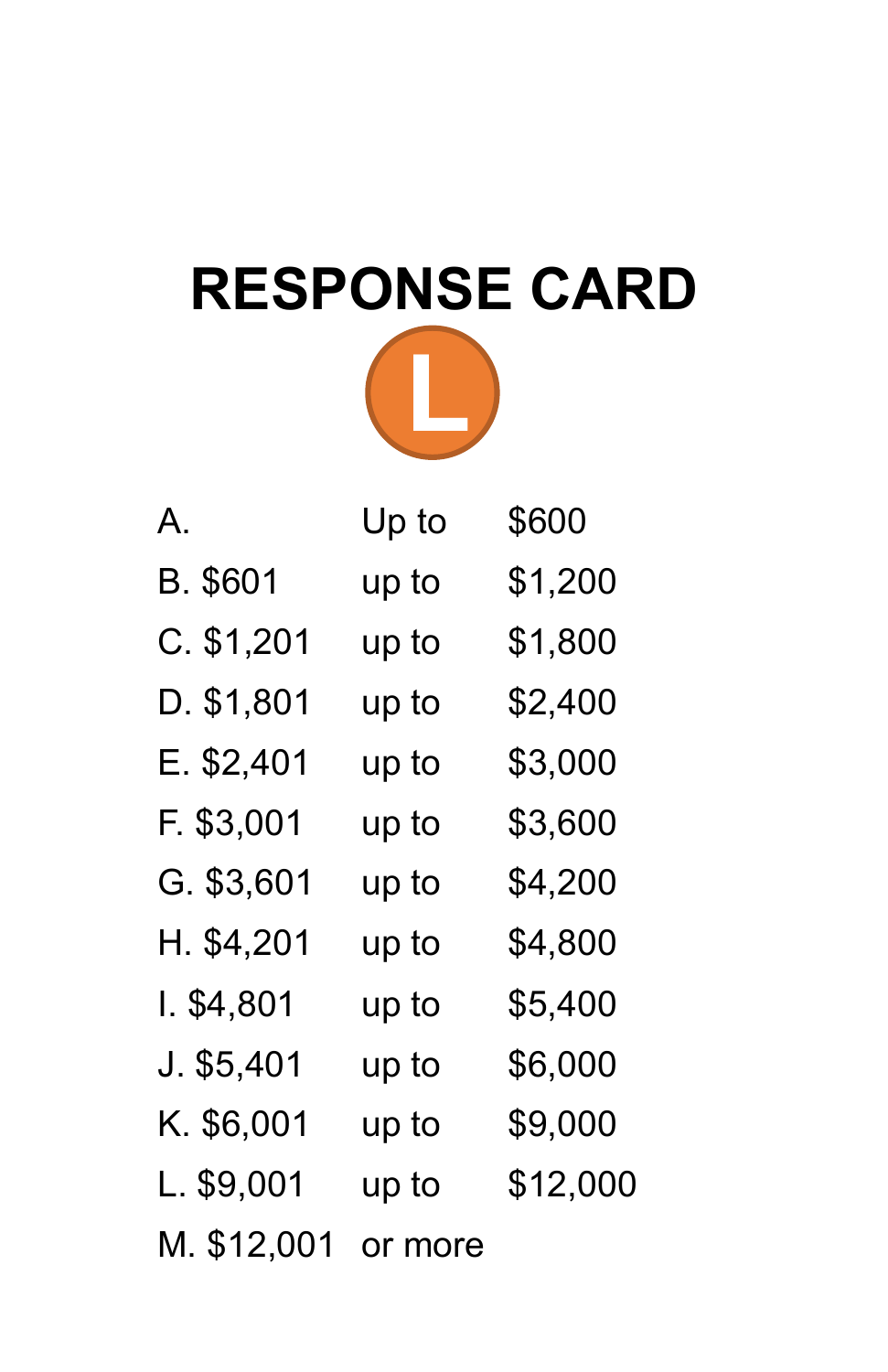

- Infectious disease (e.g. measles, rubella, chickenpox, mumps, tuberculosis, diphtheria, scarlet fever)
- Polio
- Asthma
- Respiratory problems other than asthma
- Allergies (other than asthma)
- Severe diarrhea
- Meningitis/ encephalitis
- Chronic ear problems
- Speech impairment
- Difficulty seeing even with eyeglasses
- None of these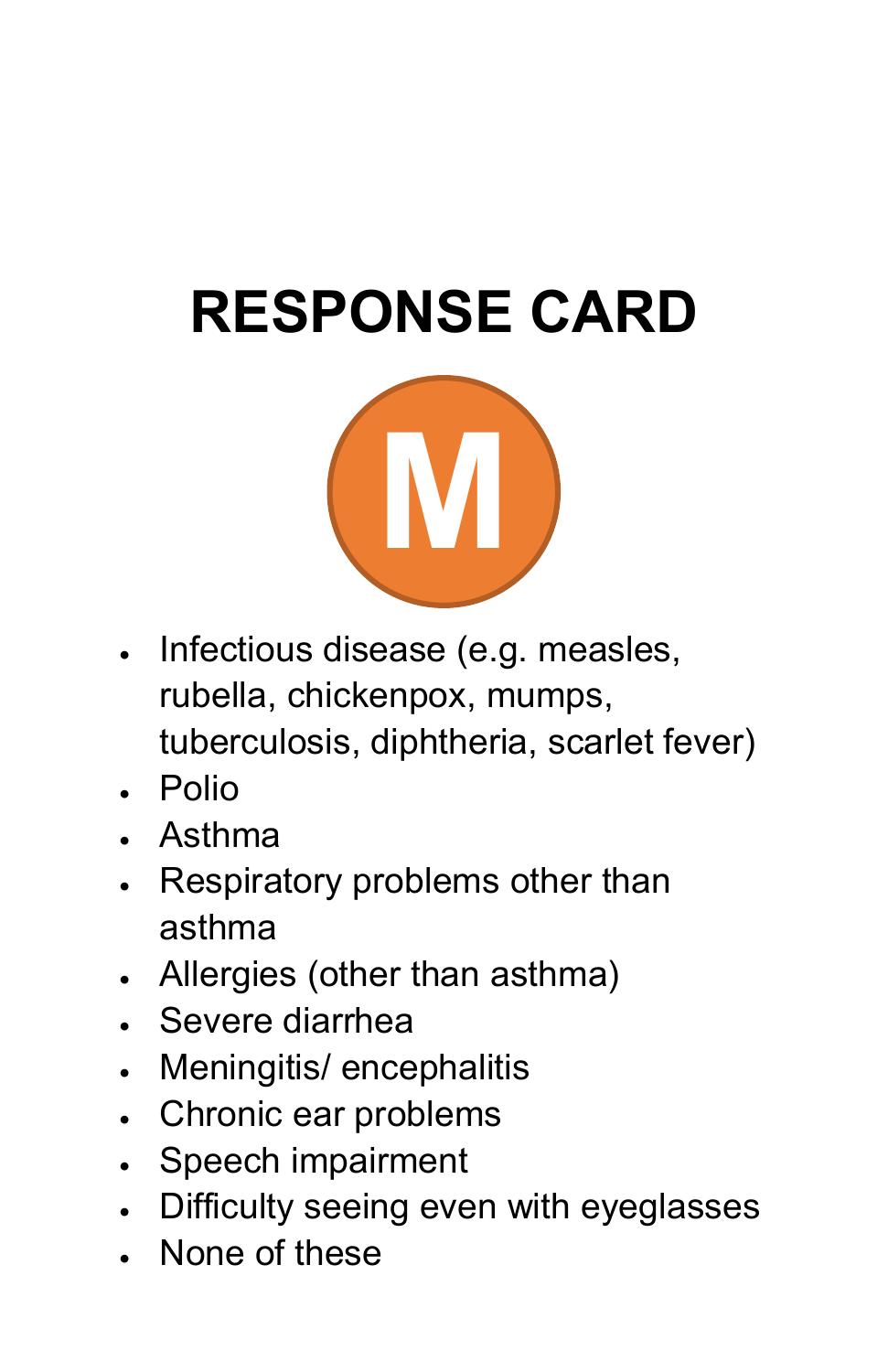

- Severe headaches or migraines
- Epilepsy, fits or seizures
- Emotional, nervous, or psychiatric problem
- Broken bones, fractures
- Appendicitis
- Childhood diabetes or high blood sugar
- Heart trouble
- Leukemia or lymphoma
- Cancer or malignant tumor (excluding minor skin cancers)
- None of these
- Other serious health condition (please specify)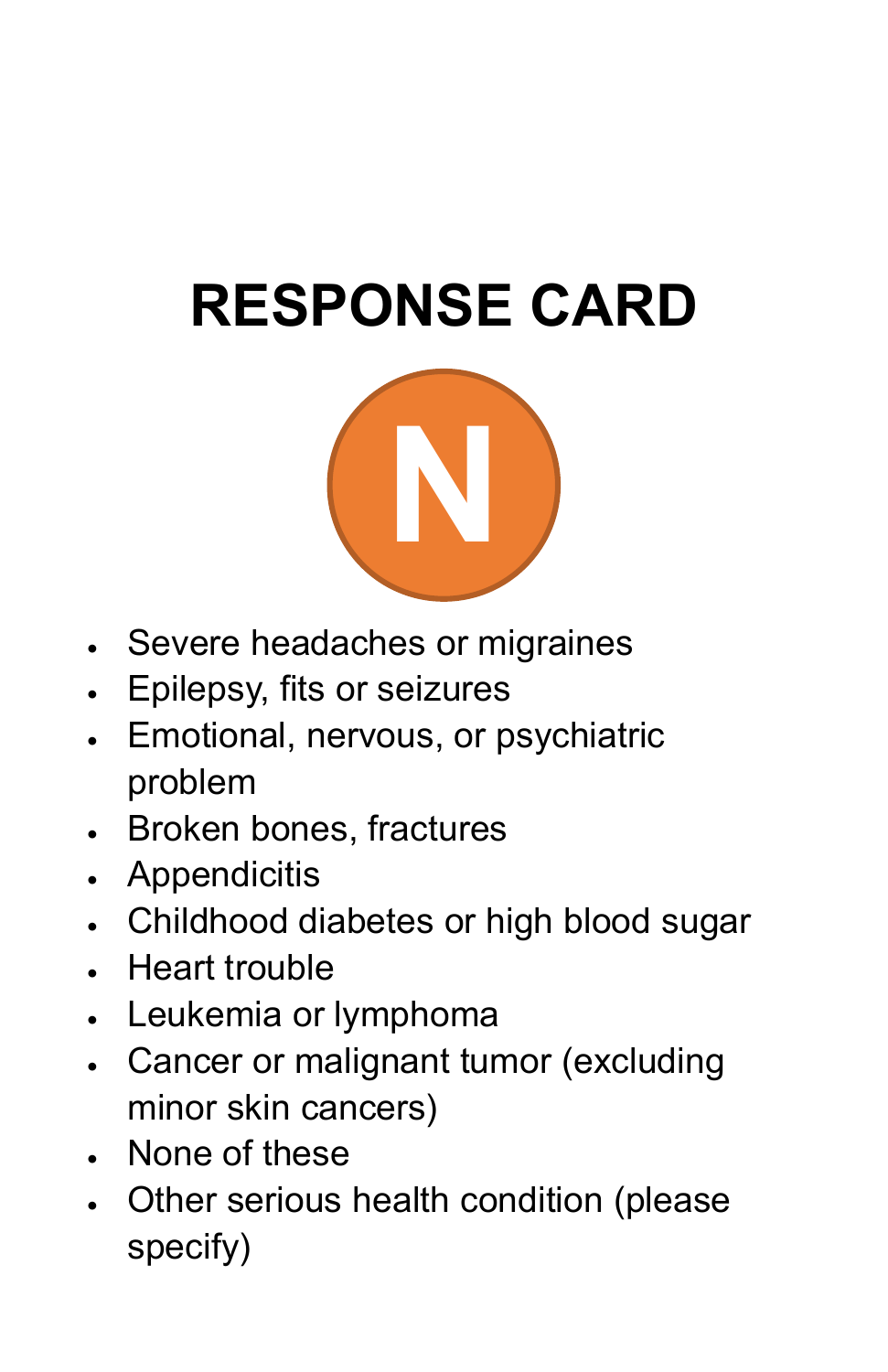

- When I was between 0-5 years old
- When I was between 6-10 years old
- When I was between 11-15 years old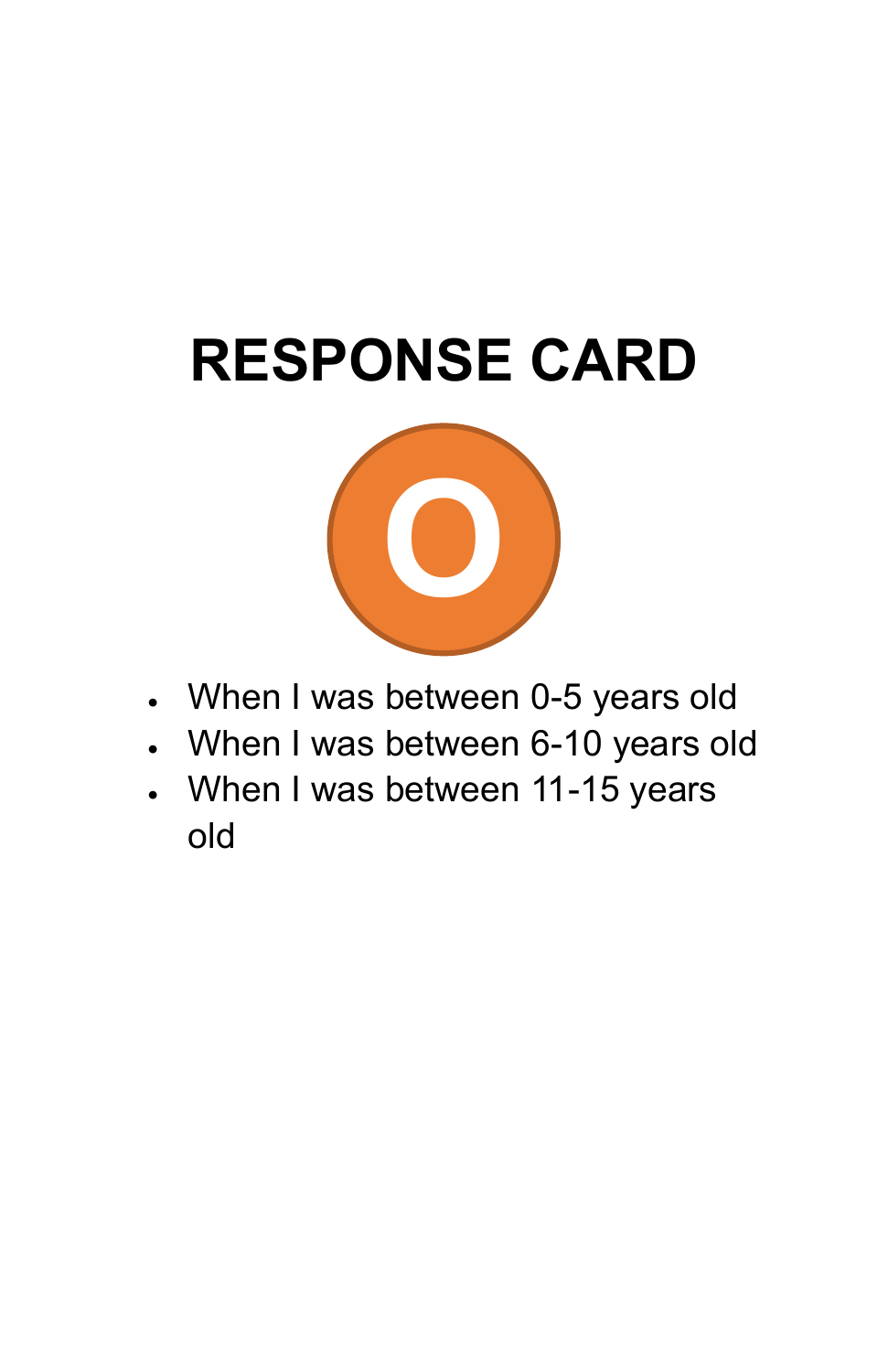

- Back pain
- Arthritis, including osteoarthritis and rheumatism
- Osteoporosis
- Angina or heart attack (including myocardial infarction or coronary thrombosis)
- Other heart disease
- Diabetes or high blood sugar
- Stroke
- Asthma
- Respiratory problems other than asthma (e.g. bronchitis, chronic obtrusive pulmonary disease)
- Tuberculosis
- Severe headaches or migraines
- None of these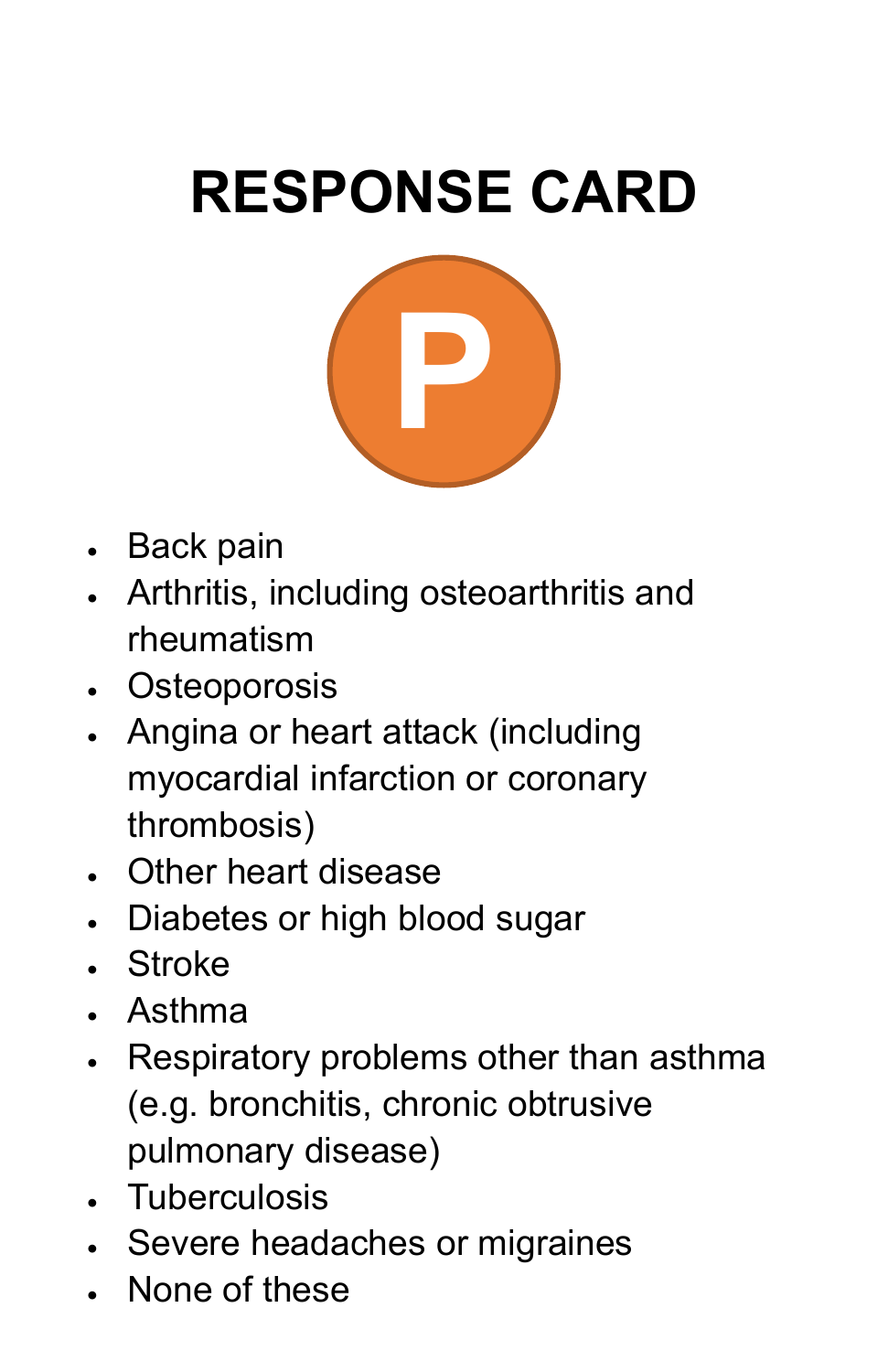

- Leukemia or lymphoma
- Cancer or malignant tumor (excluding minor skin cancers)
- Emotional, nervous, or psychiatric problem
- Fatigue, e.g., with MS, chronic fatigue syndrome
- Gynecological (women's) problem
- Eyesight problems
- Infectious disease (e.g., shingles, mumps, TB, HIV)
- Allergies (other than asthma, e.g., food intolerance, hay fever)
- None of these
- Other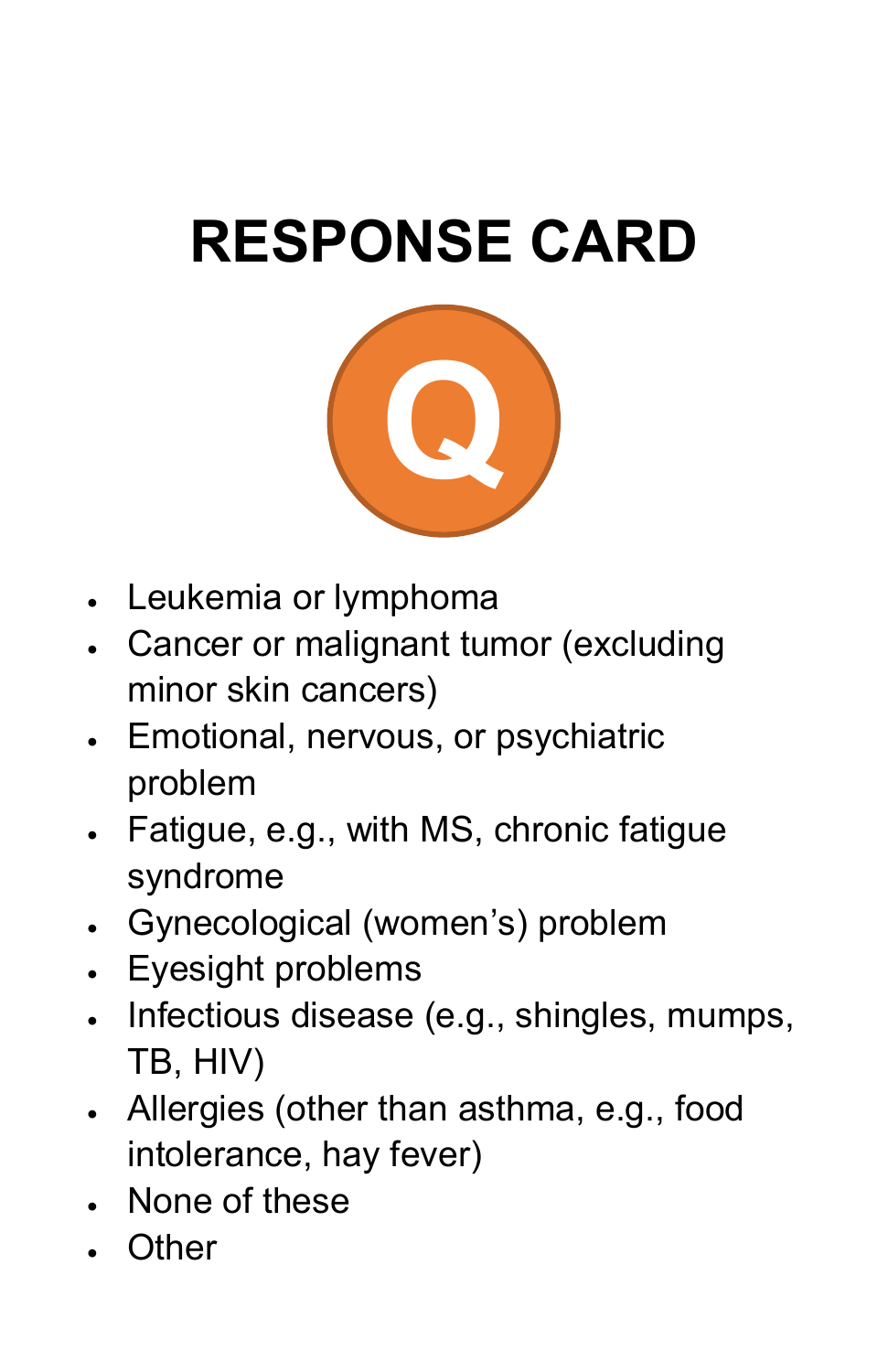

- Denied promotions
- Assignment to a task with fewer responsibilities
- Working on tasks below your qualifications
- Harassment by your boss or colleagues
- Pay cuts
- None of these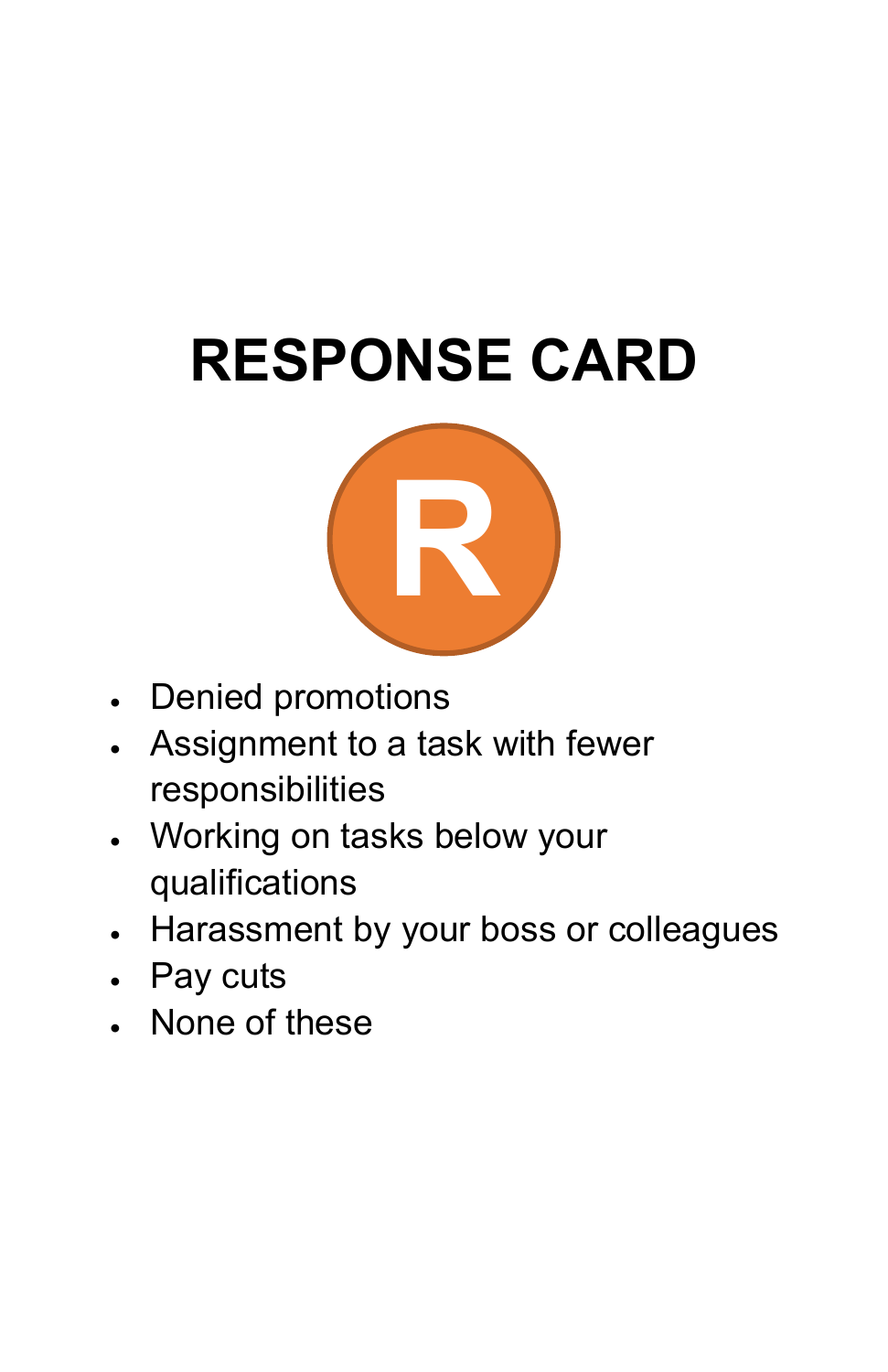

- Limited my opportunities for paid work
- Had a negative effect on my family life
- Had a positive effect on my family life
- Made my social life more difficult
- Limited my leisure activities
- Made me determined to get the best out of life
- Opened up new opportunities
- None of these
- Other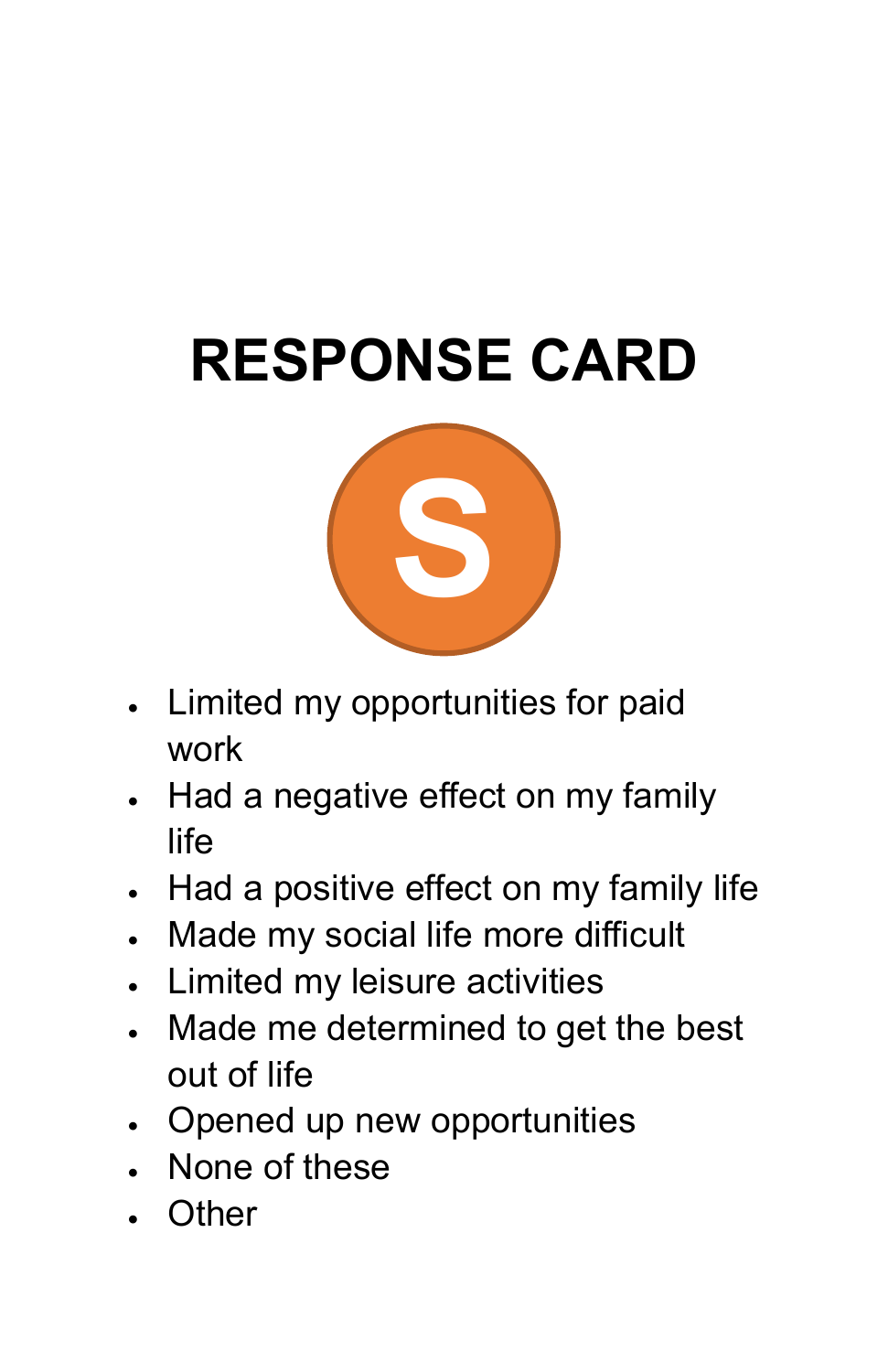

- Not affordable
- Not covered by health insurance
- Did not have health insurance
- Time constraints
- Not enough information about this type of care
- Not usual to get this type of care
- No place to receive this type of care close to home
- Not considered to be necessary
- Other reasons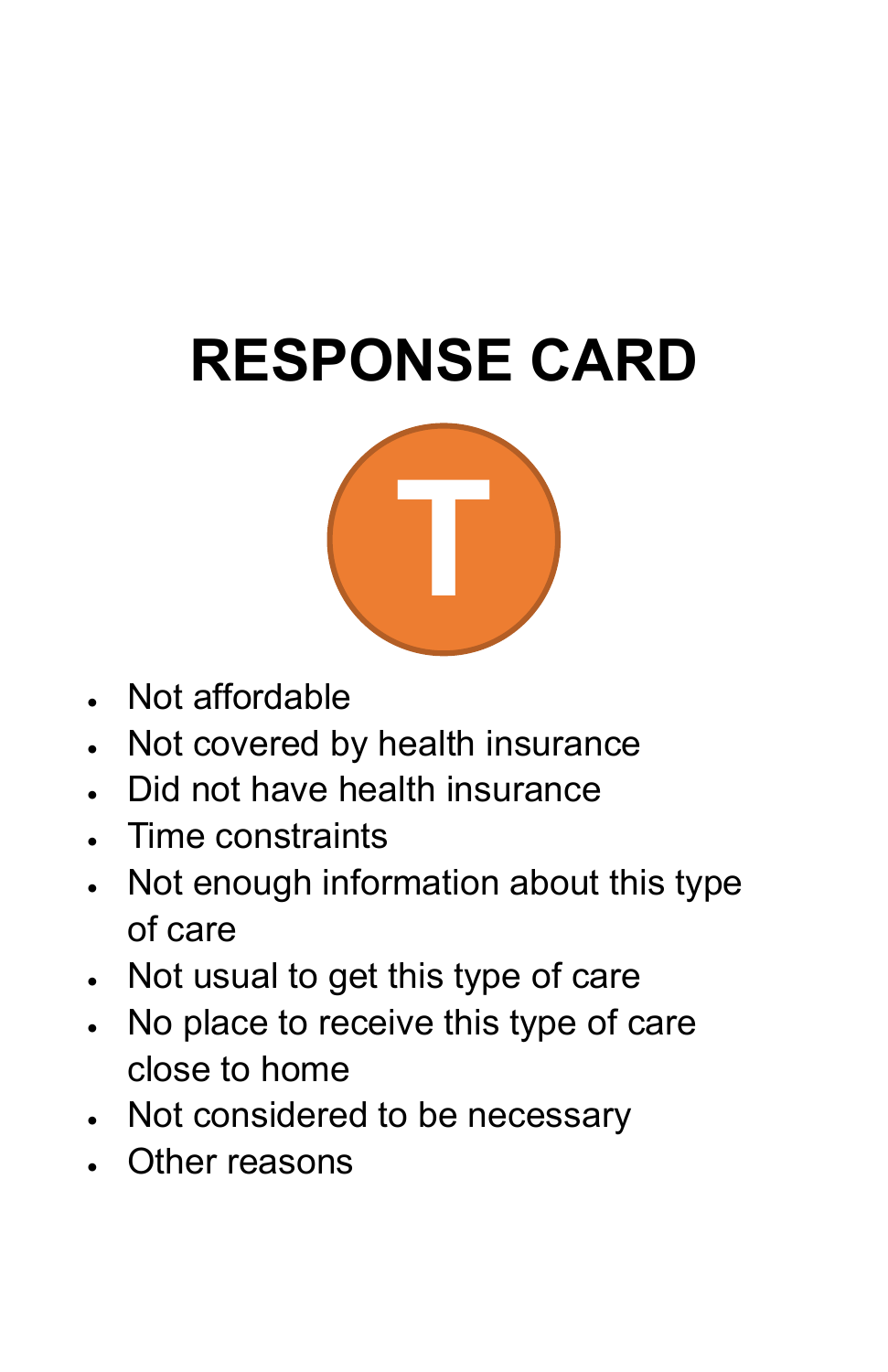

- When I was between 0-15 years old
- When I was between 16-25 years old
- When I was between 26-40 years old
- When I was between 41-55 years old
- When I was between 56-65 years old
- When I was between 66-75 years old
- When I was older than 75 years old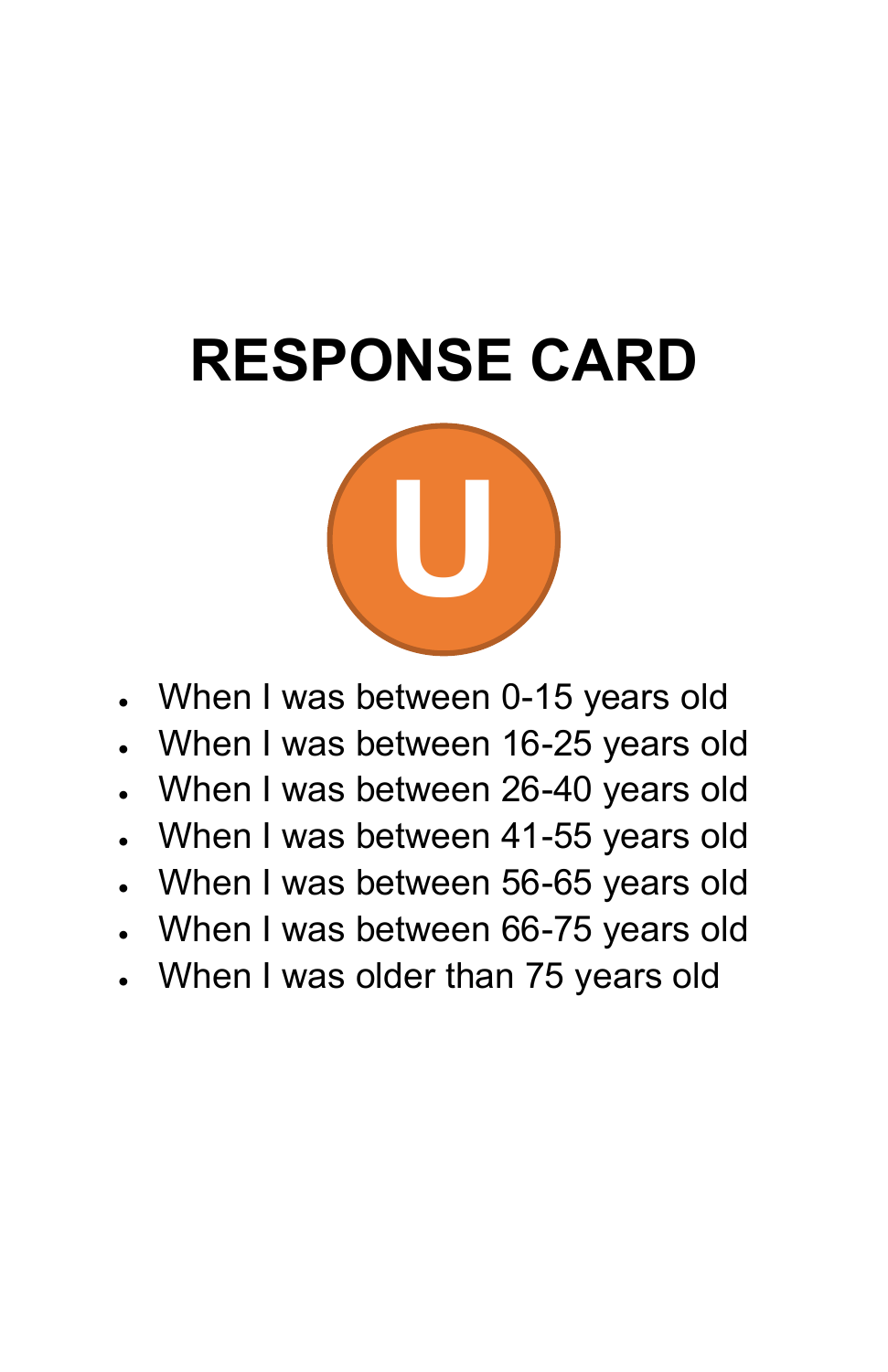

- Increased your physical activity
- Changed your diet
- Stopped smoking
- Reduced your alcohol consumption
- None of these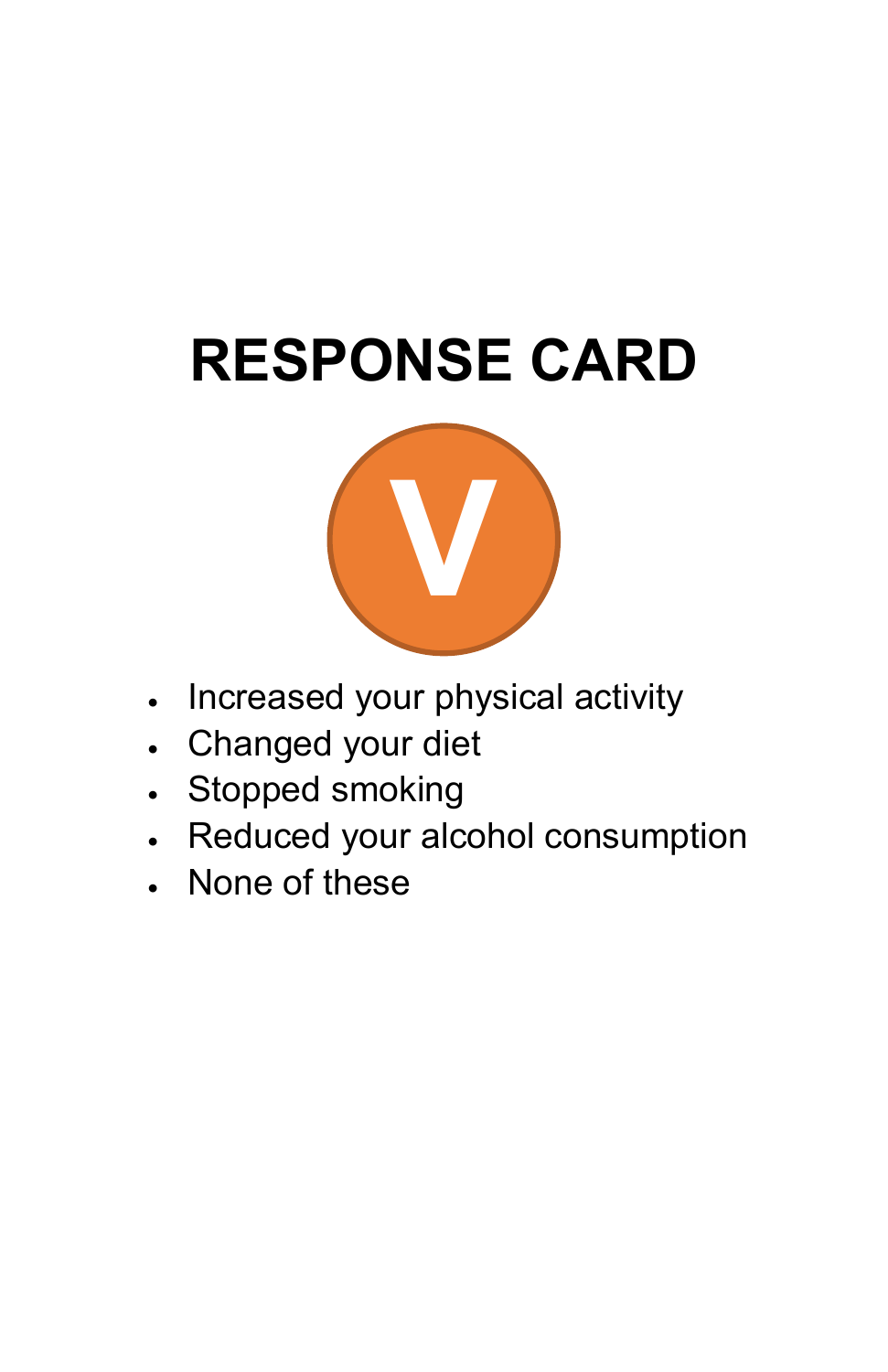

- Legislator, senior official or manager
- Professional
- Technician or associate professional
- Clerk
- Service, shop or market sales worker
- Skilled agricultural or fishery worker
- Craft or related trades worker
- Plant/machine operator or assembler
- Elementary occupation
- Armed forces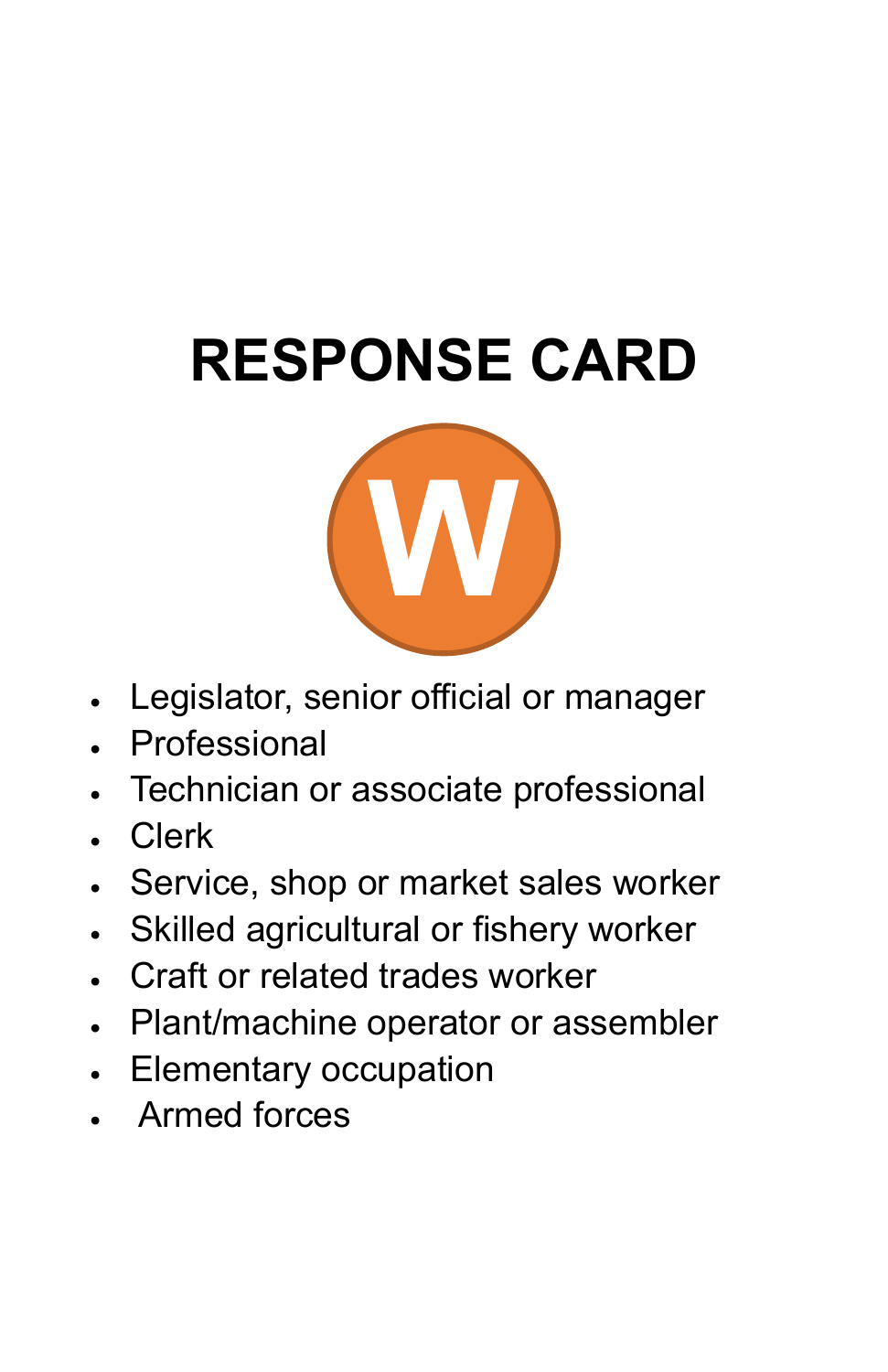

- Lived in a children's home
- Been fostered with another family
- Evacuated or relocated during a war
- Lived in a prisoner of war camp
- Lived in prison
- Lived in a labor camp
- Lived in a concentration camp
- Been an inpatient in a TB institution
- Stayed in a psychiatric hospital
- Been homeless for 1 month or more
- None of these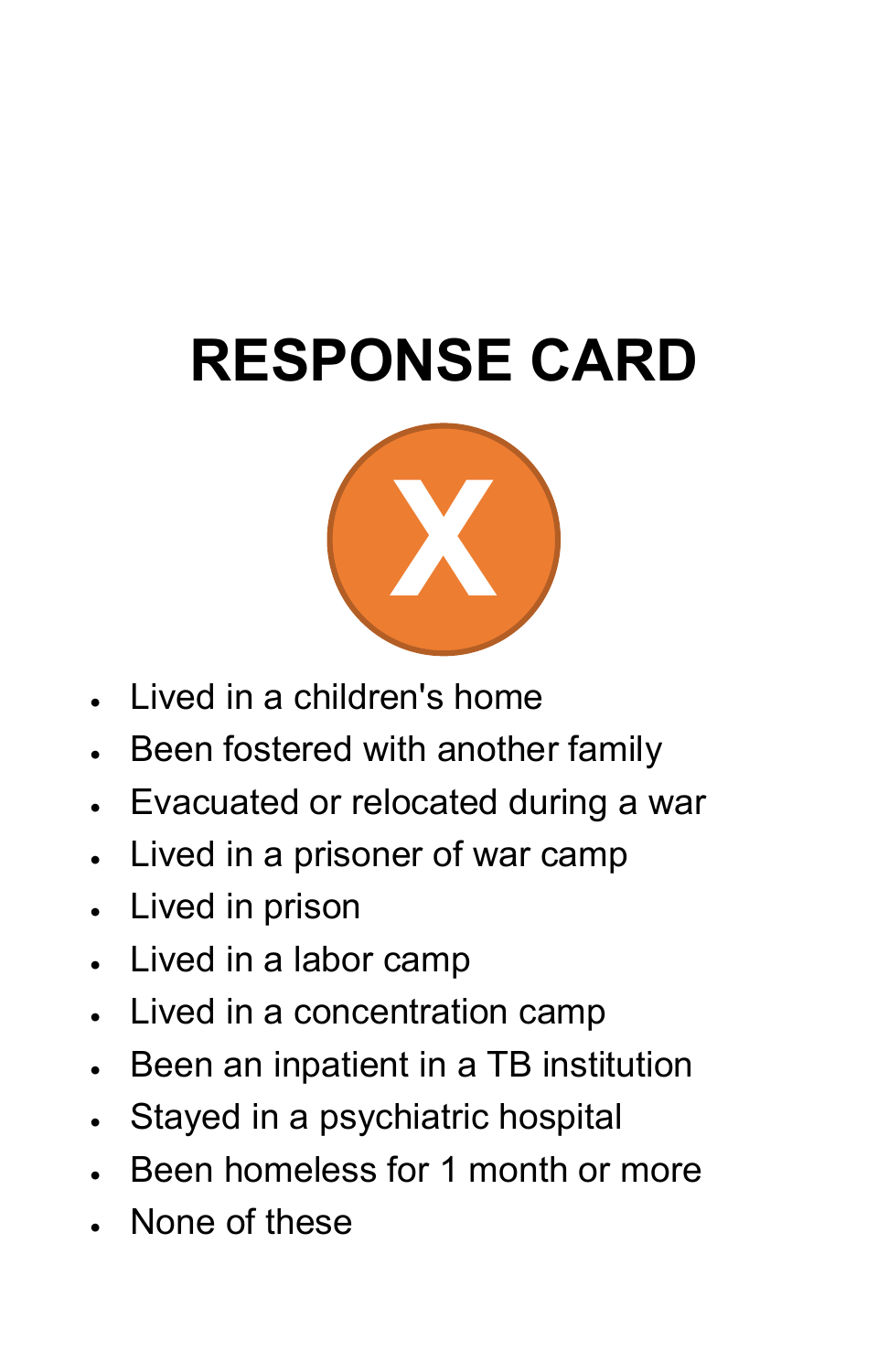

- Boarding school or university accommodation
- Orphanage or Children's home
- Housing with the armed forces
- Mental hospital
- Other hospital
- Nursing home for the elderly
- Prison
- Prisoner of war camp
- Labor Camp
- Concentration camp
- Other